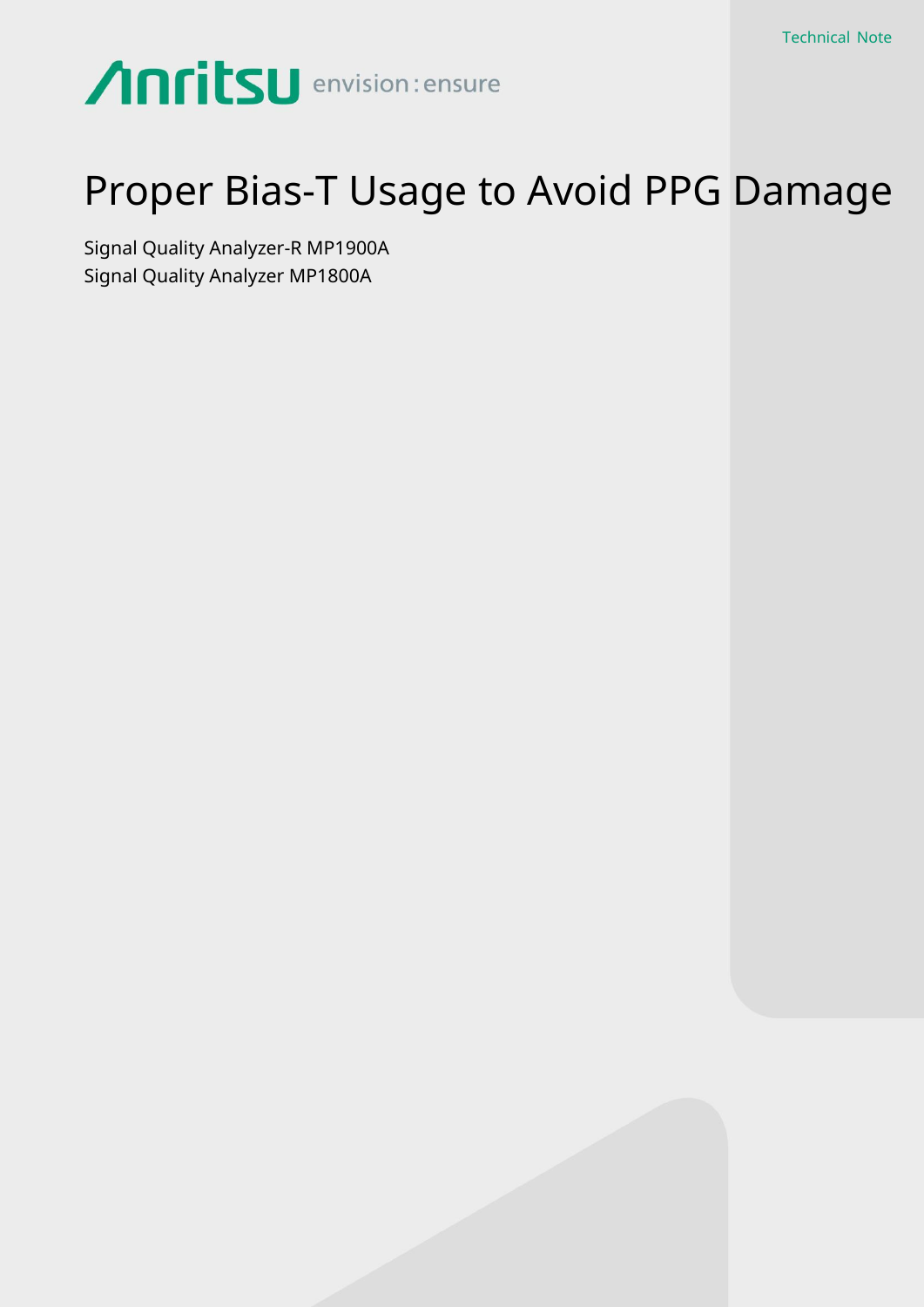### Contents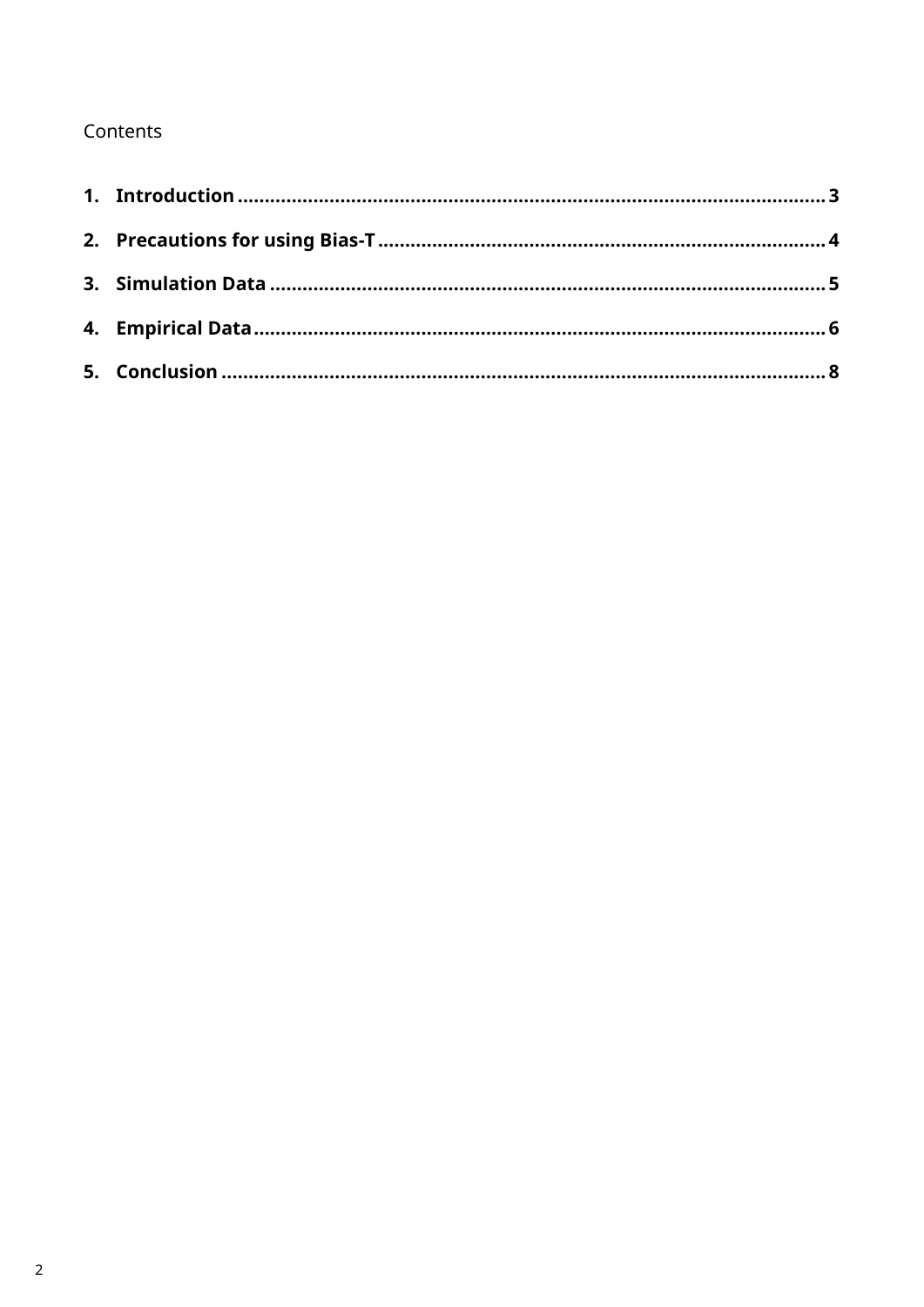## <span id="page-2-0"></span>**1. Introduction**

It is sometimes necessary for chip / module vendors to bias devices under test (DUTs) using an external Bias-T. These useful tools provide a dynamic method for engineers to vary both RF and DC conditions applied to the input of their DUTs. However, both simulations and empirical data have demonstrated that voltage transients can be produced under certain conditions that may be damaging to PPG outputs.

This document offers several recommendations by Anritsu's R&D team for the safe usage of Bias T's with Anritsu PPGs.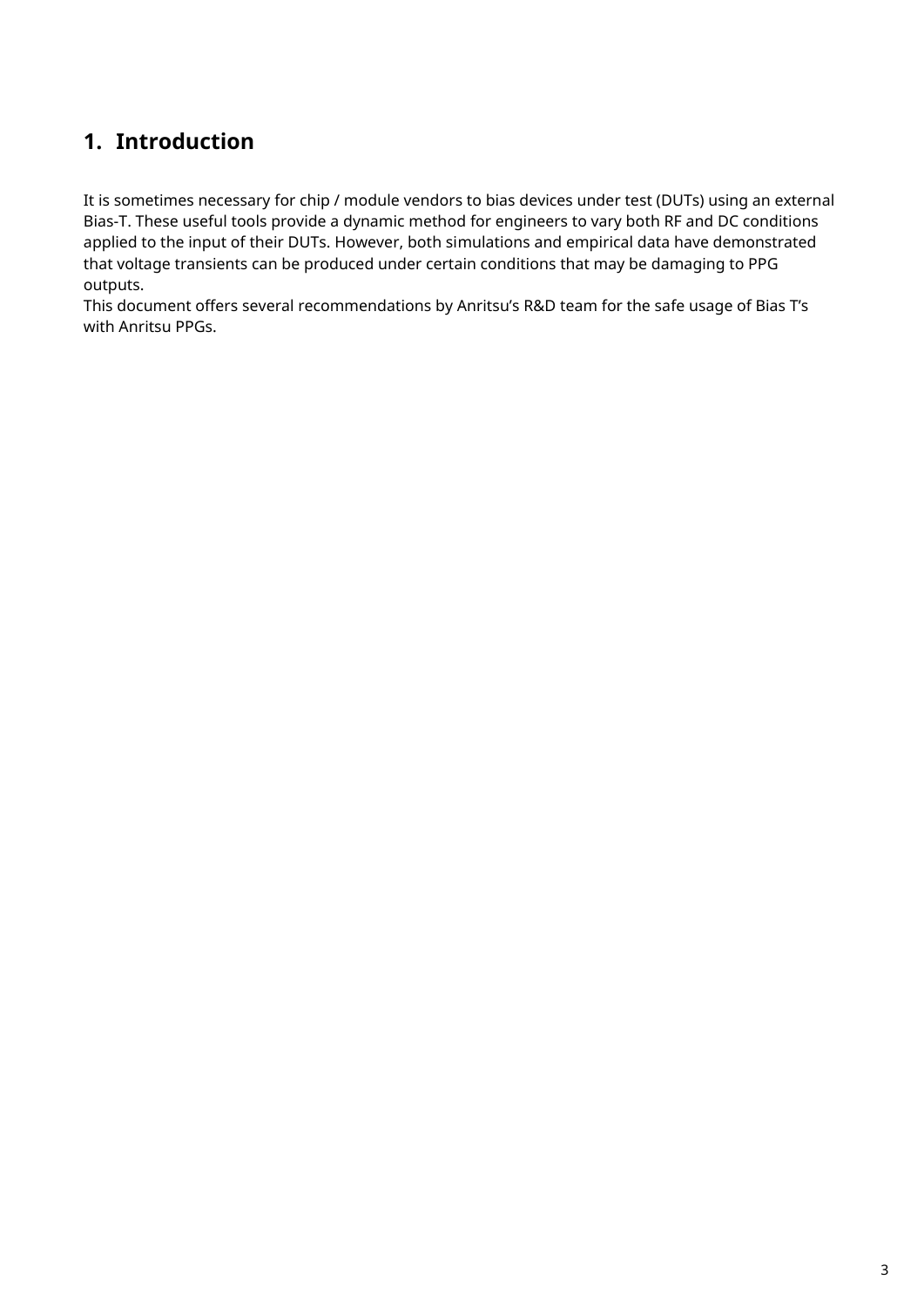## <span id="page-3-0"></span>**2. Precautions for using Bias-T**

Figure 1 illustrates a typical Bias-T application with a Pulse Pattern Generator (PPG) driving the DUT.





The voltage transients are likely to occur if the connection at the Bias-T's **DC+RF** port (the red connection in Figure 1) is shorted to ground while DC is being applied to the **DC In** port. The likelihood of this accidental occurrence may be greater if a probe is being used to make the red connection rather than typical coaxial connections, although it is still possible to short the center pin while making a coaxial connection. Simulations have also determined that excessive transients are also possible even when a separate DC block is used between the Bias-T and the PPG output.

Anritsu strongly recommends the following precautions be taken when using Bias-T's at PPG outputs for biasing DUTs:

- **I. If possible, add series resistance between the power supply and Bias-T DC input to avoid / reduce possible voltage transients.**
- **II. Set the current compliance level on the Bias-T power supply to a level suitable for the DUT.**
- **III. Keep the Bias-T power supply turned OFF while connections are being made the between the PPG, Bias-T and the DUT.**
- **IV. Turn the Bias-T power supply ON ONLY AFTER all connections to the measurement system have been established.**
- **V. Turn the Bias-T power supply OFF BEORE DISCONNECTING the PPG, Bias-T or the DUT.**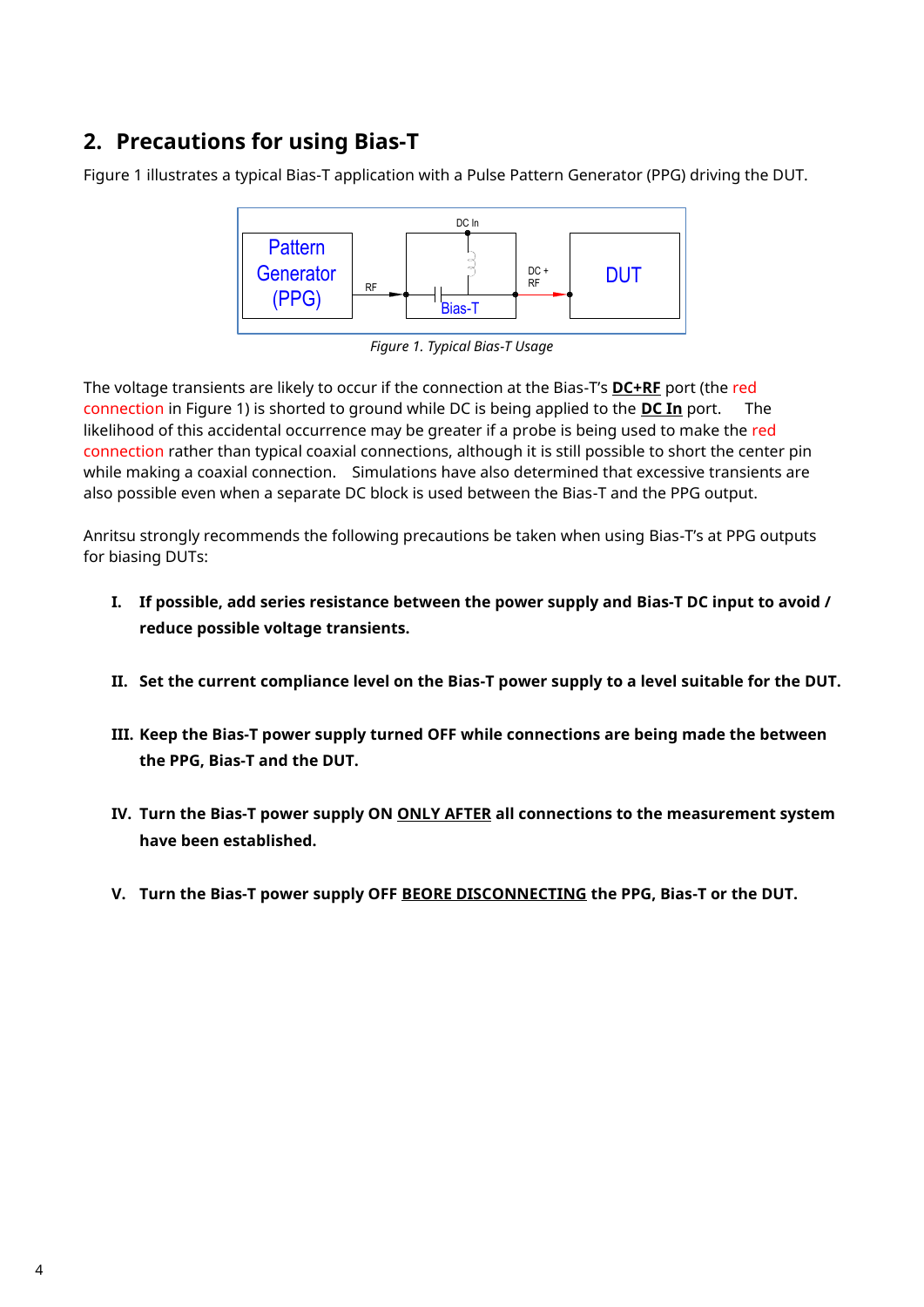## <span id="page-4-0"></span>**3. Simulation Data**

This model's objective was to reveal the voltage and current transients potentially seen by PPG output when the probe in the simulation is shorted to ground. This shorting action represents the inadvertent situation where a connection to the DUT is being attempted while DC power is being applied to the Bias-T's **DC In** port.

Model Elements (Figures 2 & 3):

- PPG output is represented by a  $50\Omega$  resistor
- DUT input is represented by a 50Ω resistor
- Bias-T RF capacitor is 0.1 uF
- Bias-T DC network is 1000 uH inductor in series with 6Ω series resistance
- Bias-T DC input is 0.5 V (without series resistor) and 1.0 V (while using series resistor)
- A switch is used to simulate shorting the DC+RF connection of the Bias-T to ground



*Figure 4. Simulated voltage at PPG output Figure 5. Simulated current at PPG output*



Figures 2 and 3 show the modeled circuit with (2) and without (3) an external resistor at the Bias-T's **DC In** port. The simulated behavior of these circuits provided in Figures 4 and 5 show a significant difference between the magnitude of transients **with resistance** and **without resistance** applied at the Bias-T's **DC In** port. Similar observations were made for both voltage and current transients. Without resistance, the PPG is exposed to a potentially damaging voltage transient exceeding -10V. Simulations show that the magnitudes of the voltage and current transients are reduced by applying external series resistance to the Bias-T's **DC In** port, even when DC supply has been increased to compensate for the drop across the resistor.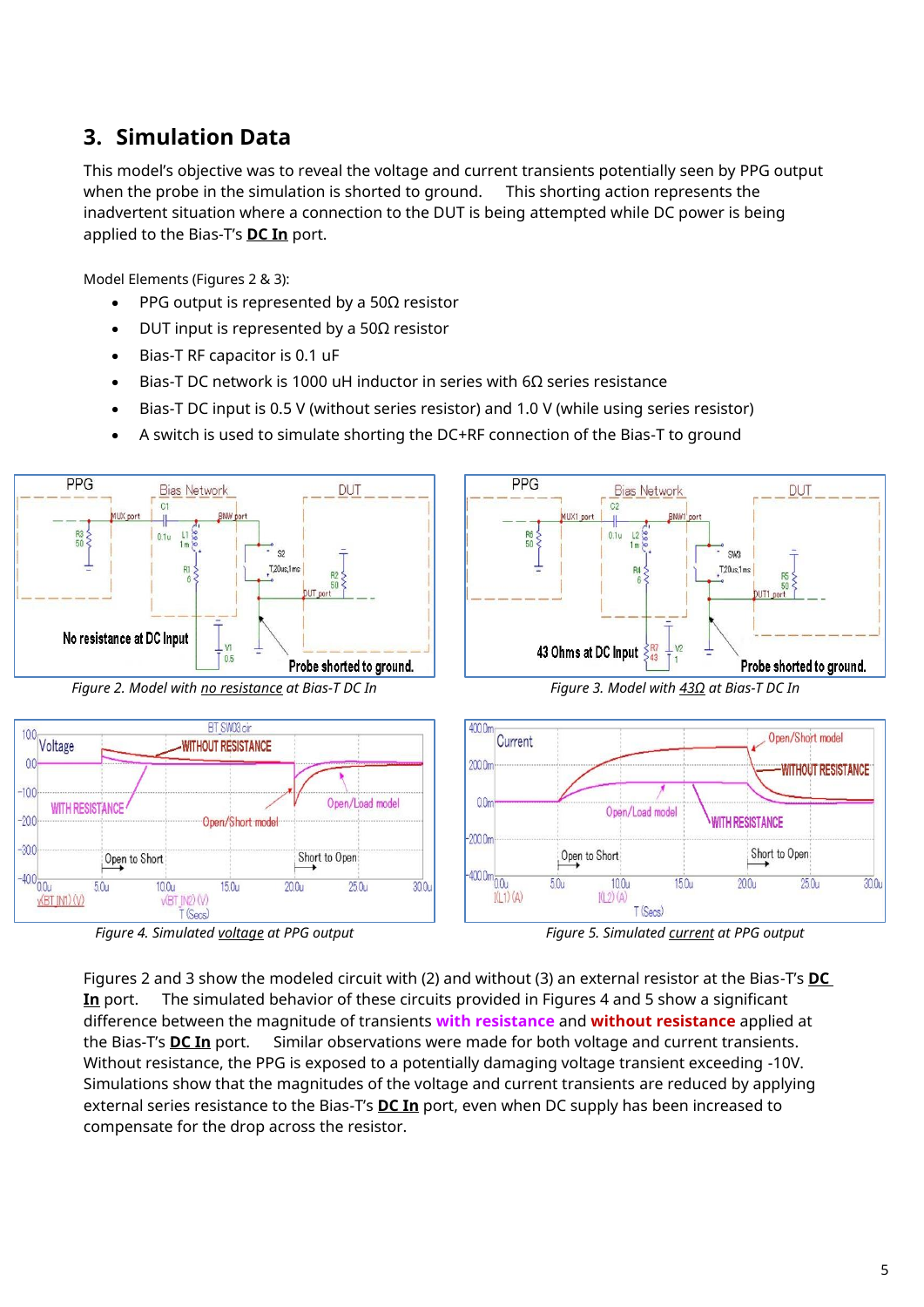## <span id="page-5-0"></span>**4. Empirical Data**

The same circuit as shown in the model was implemented on the bench during an attempt to reproduce the simulation data. The block diagram of this setup is shown in Figure 6. The actual implementation is shown in Figure 7.



*Figure 6. Bench setup block diagram Figure 7. Bench setup photo*

In this test system, the 50 $\Omega$  input of the O'Scope represents the 50 $\Omega$  output of a PPG. This simplifies the setup and allows the O'Scope to trigger on and observe the same transients that would otherwise appear at the PPG output. The screen captures below reveal the induced transients when the output is switched from open to short (Figure 8) and from short to open (Figure 9) while DC is being applied to the Bias-T's **DC In** port.



*Figure 8. Probe OPEN to SHORT Figure 9. Probe SHORT to OPEN*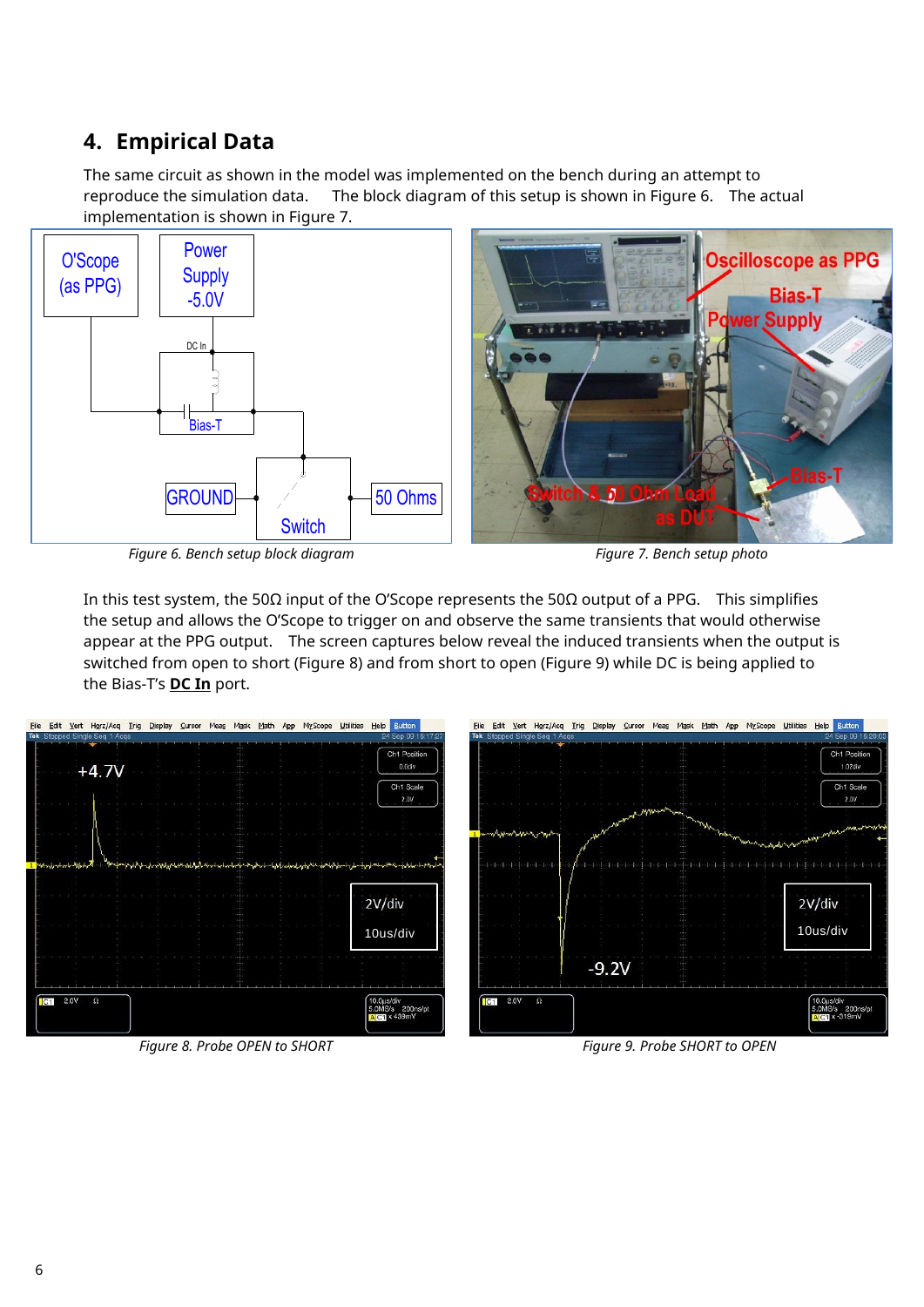It should be noted that transients will also occur even when going from an open state to a 50Ω condition while DC is applied to the Bias-T's **DC In** port. This would represent a condition when the Bias-T's **DC+RF** port makes a direct connection to the DUT input without accidentally shorting to ground first. The following screen captures reveal the induced transients when the Bias-T output is switched from open to 50Ω (Figure 10) and from 50Ω to open (Figure 11) while DC is being applied to the Bias-T's **DC In** port.



*Figure 10. Probe OPEN to 50Ω Figure 11. Probe 50Ω to OPEN*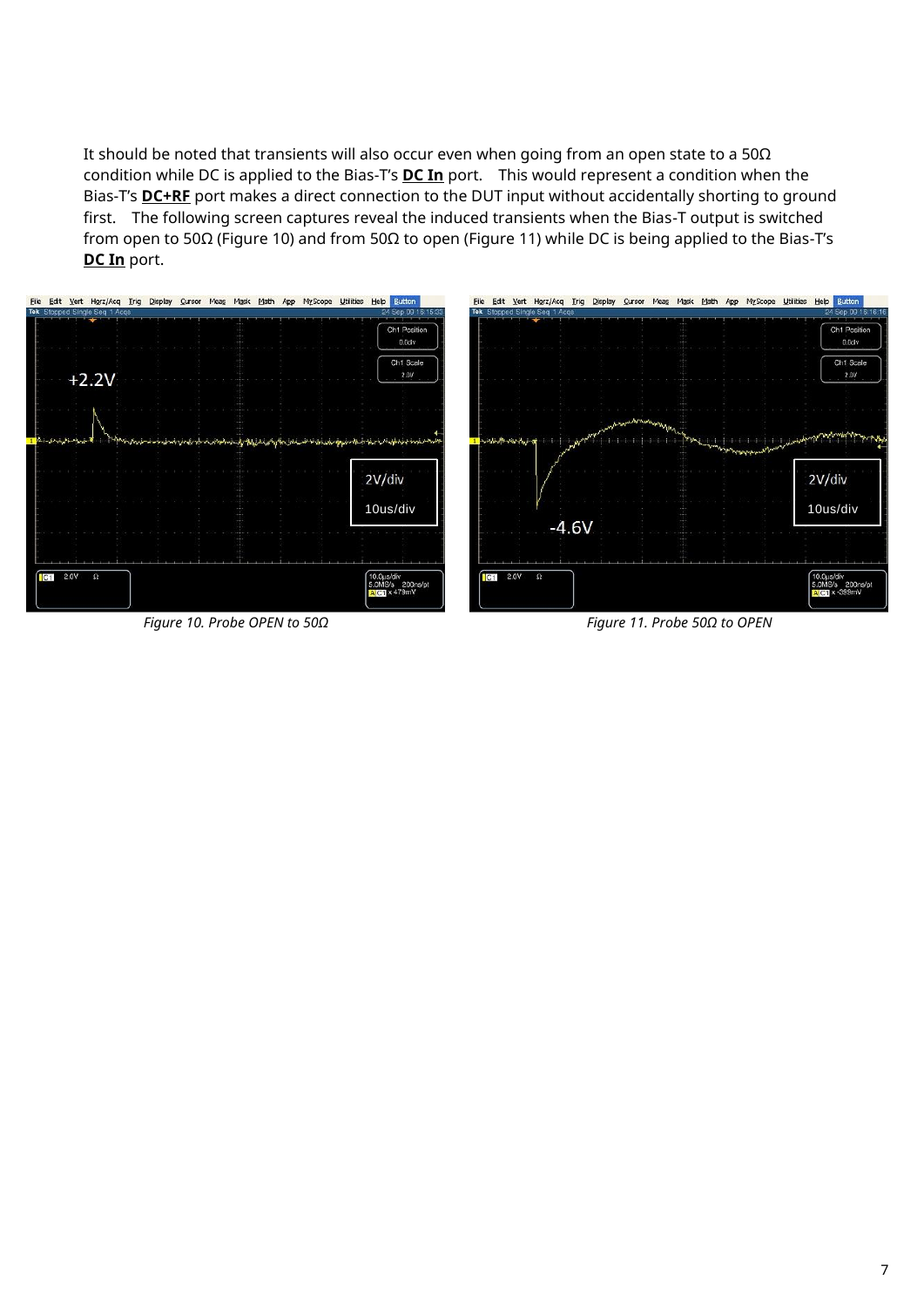### <span id="page-7-0"></span>**5. Conclusion**

Based on the simulation and test results, a potential difference is caused by the Bias-T inductor due to changes in the current flow. Because the Bias-T capacitor's reactance is small compared to 50Ω, the potential is generated at the PPG output. This voltage can be excessive if the current fluctuation is sufficiently large. The possibility of PPG output damage exists if the PPG's absolute maximum ratings are exceeded during such an event.

To avoid potential PPG damage, Anritsu recommends that users take the necessary precautions as outlined on page 1 of this document when using Bias-T's.